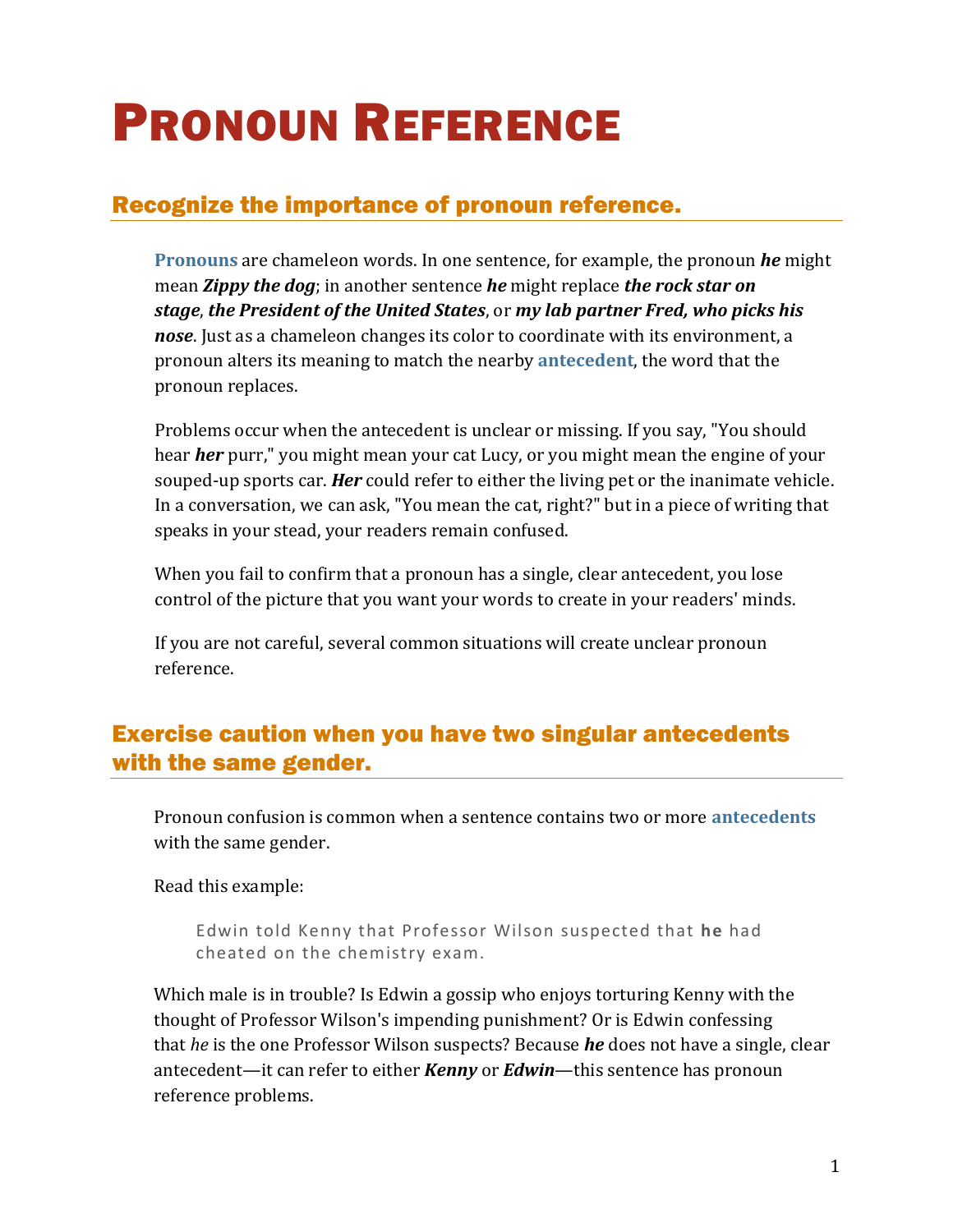To fix a pronoun reference error, you will often have to revise the sentence, replacing the pronoun with a clear, specific **[noun](https://chompchomp.com/terms/noun.htm)**.

Observe what happens:

Edwin told Kenny that Professor Wilson suspected that **Kenny** cheated on the chemistry exam.

Edwin told Kenny that Professor Wilson suspected that **Edwin** cheated on the chemistry exam.

If you dislike the repetition of the names *Kenny* or *Edwin*, set up dialogue like this:

Edwin told Kenny**, "**Professor Wilson suspects that **you** cheated on the chemistry exam**."**

Edwin told Kenny*, "*Professor Wilson suspects that **I** cheated on the chemistry exam**."**

*Kenny* and *Edwin* are examples of two gender-specific antecedents in the same sentence. The same kind of pronoun reference problem can occur with the genderneutral *it*.

Read this example:

John had just assembled an overstuffed sandwich when he spotted a cockroach on the table. He smashed **it** with his open palm before he ate.

Some readers might assume that John smashed the insect. But I might think that he smashed the sandwich so that it would fit in his mouth. Our confusion means that *it* is an unclear pronoun. Substituting a specific **[noun](https://chompchomp.com/terms/noun.htm)** will let us know John's attitude toward a cockroach on the table:

John had just assembled an overstuffed sandwich when he spotted a cockroach on the table. He smashed **the insect** with his open palm before he ate.

John had just assembled an overstuffed sandwich when he spotted a cockroach on the table. He smashed **the bread** with his open palm before he ate.

No problem pronoun = no reference error!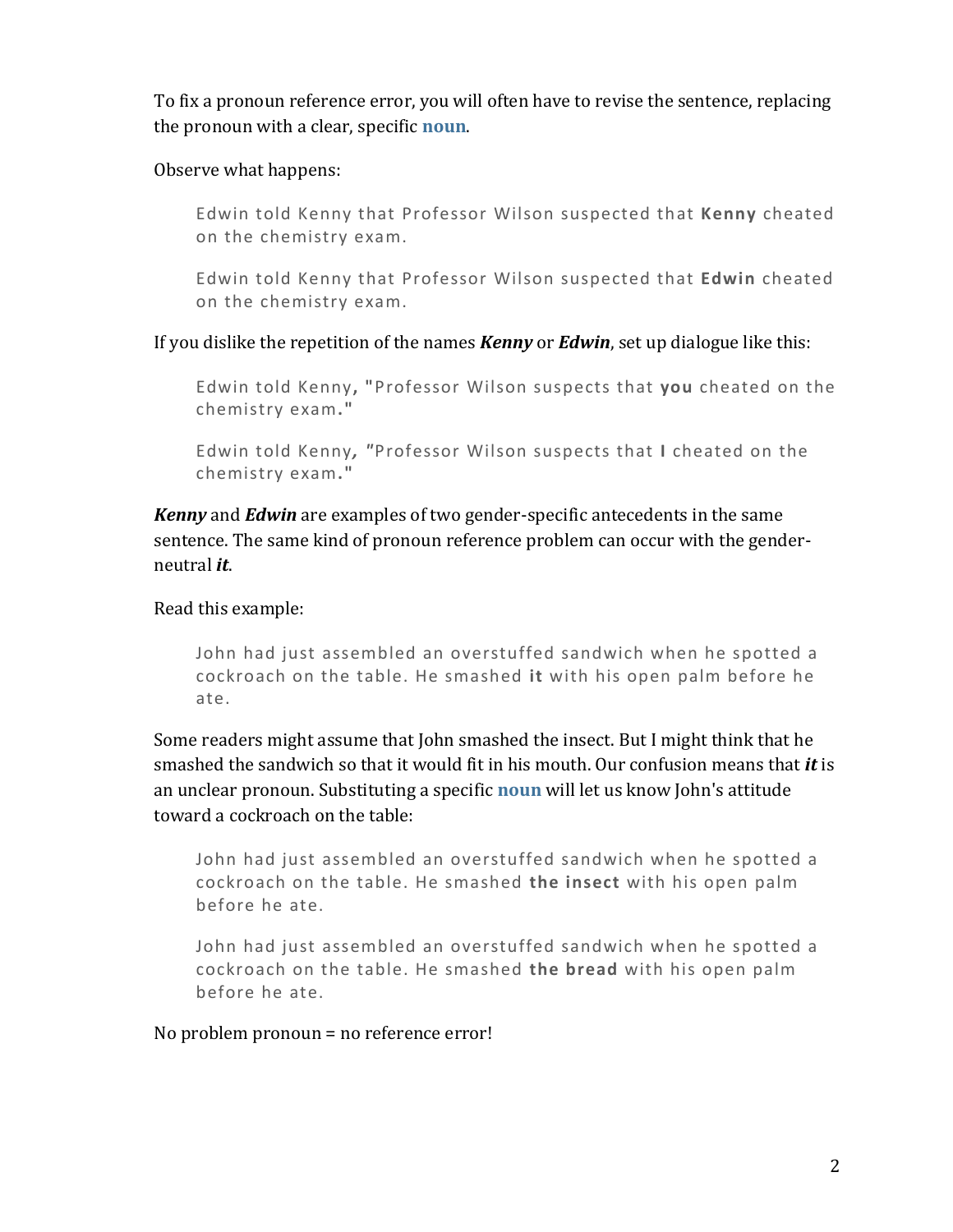# A possessive noun should not be the antecedent for a pronoun.

Possessive nouns function as **[adjectives](https://chompchomp.com/terms/adjective.htm)**. You can drive a *fast* car, a *red* car, a *dirty* car, or *Mom's* car. *Fast*, *red*, and *dirty* are all adjectives telling us which car. The possessive noun *Mom's* is adjectival too.

You ruin the clarity of a sentence when a possessive noun is the **[antecedent](https://chompchomp.com/terms/antecedent.htm)** for a subject or object pronoun like *he* or *him*.

Read this example:

**Kevin's** fingers were strumming the guitar when **he** winked at Donna.

When we read this sentence, we assume that Kevin is the *he* winking at Donna. But remember that *Kevin's* is acting as an adjective, not a **[noun](https://chompchomp.com/terms/noun.htm)**. If we replaced *Kevin's* with *agile*, *quick*, or *long*, we would not consider any of those adjectives the antecedent for *he*, so we should not consider *Kevin's* the antecedent either. And the fingers certainly are not doing the winking as they have no eyes!

Furthermore, a reader might wonder if the *whole* Kevin is strumming the guitar or if his disembodied fingers alone are making the music. The sentence in its current version is unclear.

To fix the problem, you can replace the pronoun with a specific noun. You can't have a pronoun reference error if you have no pronoun!

Kevin's fingers were strumming the guitar when **this young man** winked at Donna.

Or you can revise the sentence so that the pronoun refers to a real noun—that is, a real antecedent:

As **Kevin** strummed the guitar, **he** winked at Donna.

## Use the pronoun *they* with precision.

During a conversation, you can clarify a pronoun's **[antecedent](https://chompchomp.com/terms/antecedent.htm)** by pointing to someone or something. You might choose to introduce a visual aid. Or you might know your audience's background and experience well enough to assume that these people know *who* or *what* you mean.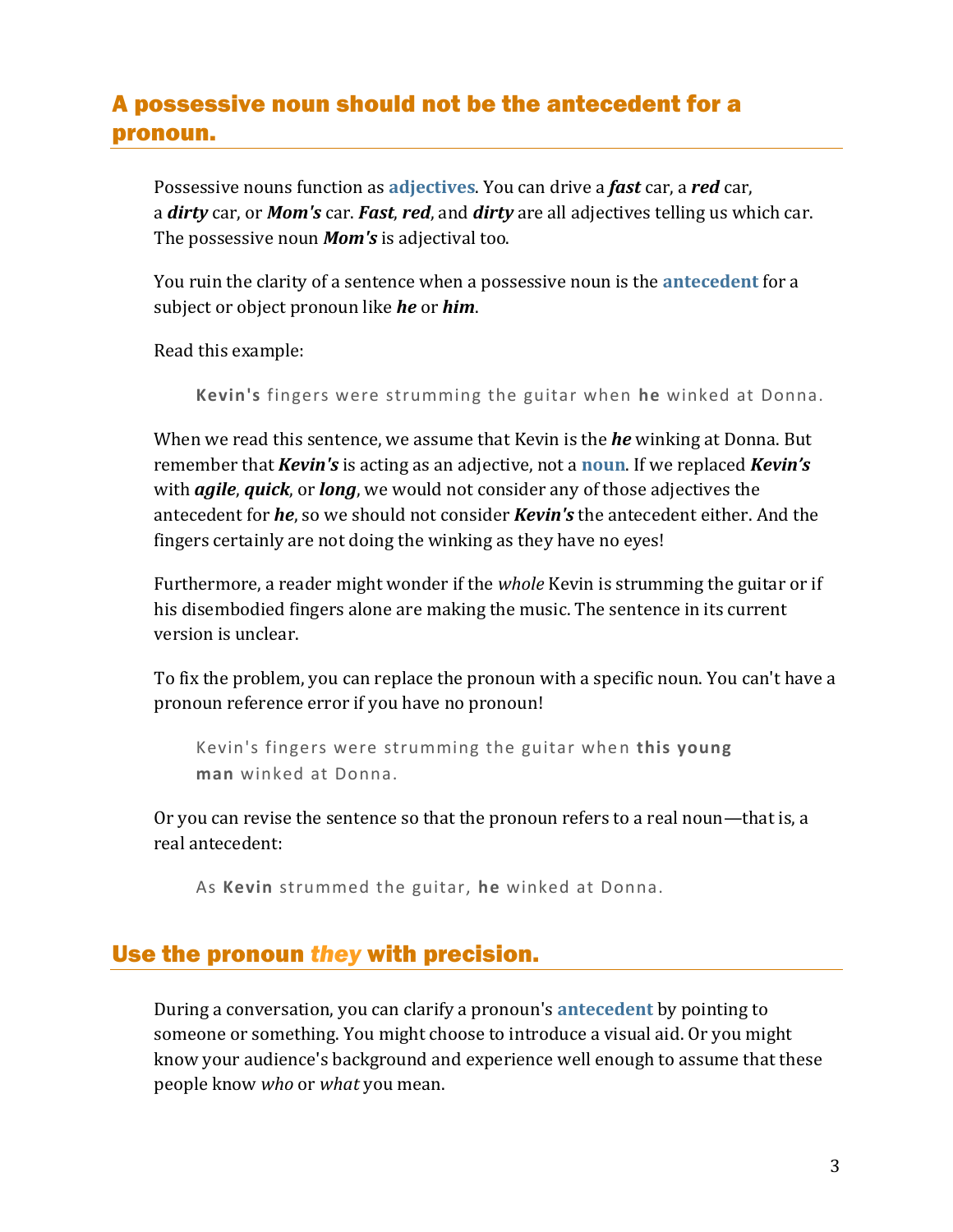But when you write, the audience is often beyond your control, so the words alone must capture the picture that you have in your head and transfer it accurately to the heads of your readers.

When we speak, we can get away with a sentence like this one:

If you want one last greasy burrito, you better visit Tito's Taco Palace today. **They** say that the restaurant closes for good tomorrow.

Notice that *they* has no antecedent. No plural noun exists to give *they* its meaning. In a conversation, you can assume that your audience knows that *they* means, perhaps, mutual friends who work at Tito's Taco Palace. But when you write, your audience can be anyone. And maybe that audience thinks *they* refers to *space aliens*, *the kitchen appliances*, or *talking squirrels*—all possible antecedents for *they*.

For this reason, substitute a specific **[noun](https://chompchomp.com/terms/noun.htm)** for an unclear *they*. This way, your audience understands what you meant when you composed the sentence.

If you want one last greasy burrito, you better visit Tito's Taco Palace today. **Our local newspaper** says that the restaurant closes for good tomorrow.

## Use the pronoun *it* with precision.

Because speaking gives us very little time to edit before the audience gets the information, we often use an *it* that has no clear **[antecedent](https://chompchomp.com/terms/antecedent.htm)**. We say things like the examples below:

**It** said on the news today that a sinkhole swallowed a car on Primrose Avenue.

In our math textbook, **it** claims that statistical analysis will be one of the most important skills in the future.

*What* said? *What* claims? Neither *it* has a clear antecedent.

When you write, you *do* have time to edit and can easily fix this kind of problem. Read these revisions:

On the news today, **a reporter** said that a sinkhole swallowed a car on Primrose Avenue.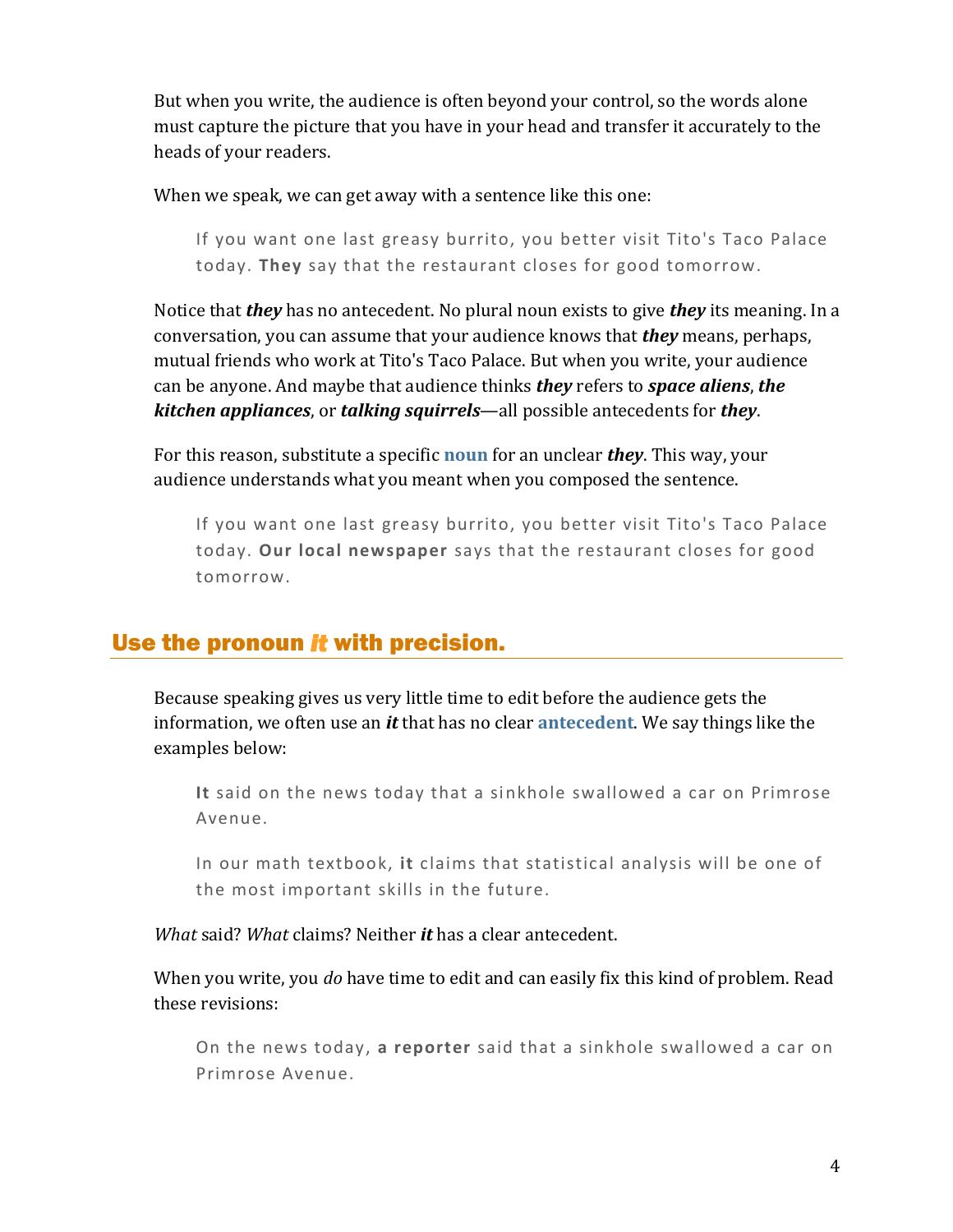**Our math textbook** claims that statistical analysis will be one of the most important skills in the future.

You can't have a pronoun reference problem if you have eliminated the pronoun!

Remember also that *it* can refer to any *single* thing. Read this sentence:

Lightning struck the roof, frying the circuit breaker and shorting out the television and computer. Mom cannot afford **it** this month.

*Roof*, *circuit breaker*, *television*, and *computer* are all possible antecedents for *it*. Not having a roof and not having a computer cause two very different sets of problems. For clarity, use a specific **[noun](https://chompchomp.com/terms/noun.htm)** instead of *it*:

Lightning struck the roof, frying the circuit breaker and shorting out the television and computer. Mom cannot afford **one more repair** this month.

# Confirm that the pronouns *this*, *that*, and *which* have single, clear antecedents.

Sometimes we sum up a complicated situation with a pronouncement like "That was really cool!" or "This blew our minds!" Or we might add as a tag to the end of a sentence, "Which amazed us all." Remember, though, that *that*, *this*, and *which* all require one clear **[antecedent](https://chompchomp.com/terms/antecedent.htm)**. If too many things happened, your reader will get confused.

Read this example:

After sending a break-up text message to his girlfriend Skyler, Jesse forgot to wash his hands before he mixed old mayonnaise into the potato salad with a dirty spoon. **That** was disgusting!

What one thing was disgusting? *That* can refer to the text message to Skyler, the dirty hands, or the poor choice of ingredients and tools. A reader cannot be sure what exactly you have pronounced disgusting.

To fix the problem, replace the *that* with a clear, specific **[noun](https://chompchomp.com/terms/noun.htm)**.

**Jesse's relationship skills** are disgusting! **Jesse's hygiene** is disgusting!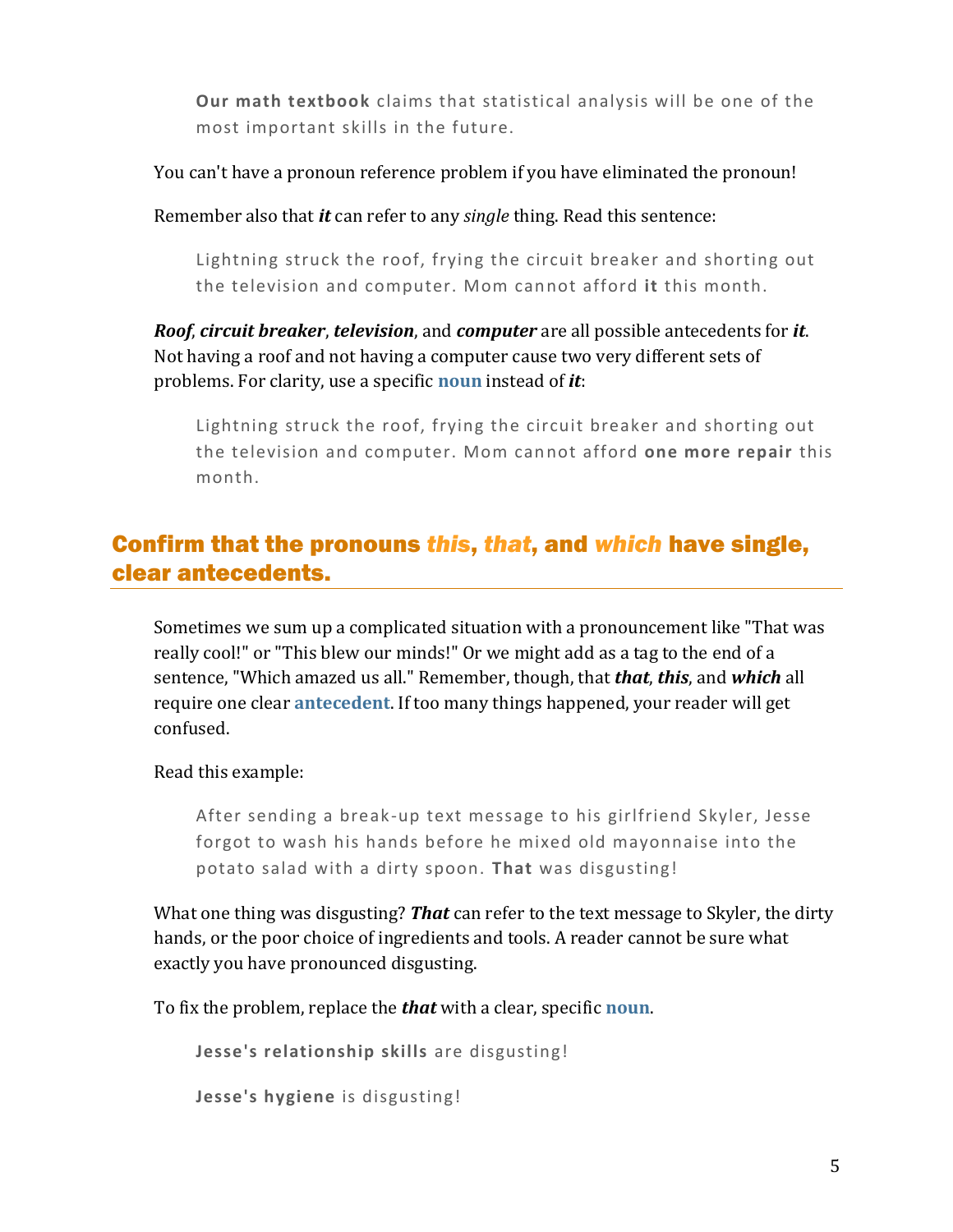**Jesse's kitchen operation** is disgusting!

## Use second-person pronouns only for direct address.

*You*, *your*, *yours*, *yourself* and *yourselves* are the second-person pronouns. If you are directly addressing your readers, these pronouns are appropriate. For example, you can ask a question like "Have *you* ever ...?" or "Do *you* remember when ...?" to connect with your readers and draw them into your argument.

Second-person pronouns can also slip into our writing when they are *not* appropriate. Sometimes we want to distance ourselves from the material. Sometimes we so want to convince our readers of a point that we bring them into the work when they do not belong.

Read these examples:

I never ride roller coasters because they make **you** throw up.

In ancient Egypt, only the very rich were entombed; without sufficient wealth, **you** just got buried in the sand.

I never ride roller coasters because *you* throw up? If you were the one who vomited, *I* would ride roller coasters every chance I had! In ancient Egypt, *you* were buried in the sand? You don't appear old enough to have lived in ancient Egypt!

Replace the second-person pronouns to fix the problems:

I never ride roller coasters because they make **me** throw up.

In ancient Egypt, only the very rich were entombed; without sufficient wealth, **the deceased** just got buried in the sand.

## *Who*, *which*, and *that* are not interchangeable.

The **[relative pronouns](https://chompchomp.com/terms/relativepronoun.htm)** *who*, *which*, and *that* should each refer to specific types of **[nouns](https://chompchomp.com/terms/noun.htm)**.

#### USING WHO

Use *who* when you refer to people, famous animals, or named pets. Read these examples: